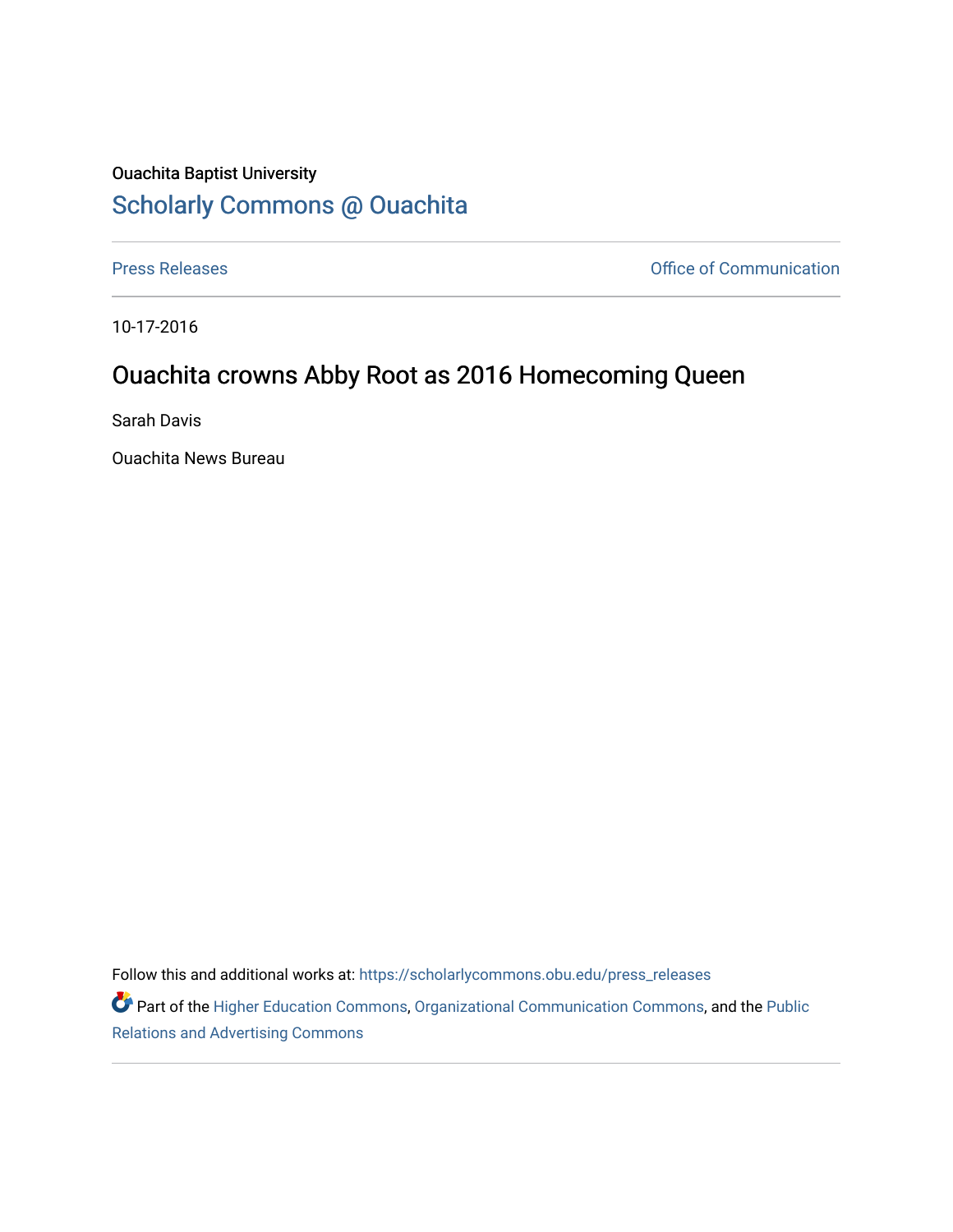

For immediate release

**Ouachita crowns Abby Root as 2016 Homecoming Queen**



*By Sarah Davis* October 17, 2016 For more information, contact OBU's news bureau at [newbureau@obu.edu](mailto:newbureau@obu.edu) or (870) 245-5208.

ARKADELPHIA, Ark. — Abby Root, a senior speech/theatre arts and education major from Arkadelphia, Ark., was crowned Ouachita Baptist University's 2016 Homecoming Queen during a pregame ceremony before the Tigers' Homecoming football game on Oct. 15.

Root, whose parents are alumni and longtime faculty members at Ouachita, has grown up around the Ouachita campus her entire life. Her father, Dr. Jeff Root, is dean of the School of Humanities, and her mother, Dr. Deborah Root, is chair of the Rogers Department of Communications.

Root represented the Eta Alpha Omega men's social club. She is involved in the Ouachita Student Foundation, Alpha Psi Omega, Alpha Chi and Kappa Delta Pi. She also is on the WOW (Welcome to Ouachita's World) Steering Committee,

which welcomes freshmen to Ouachita. She was escorted by her father during the Homecoming coronation.

"I'm kind of in shock but I'm super excited," Root said. "I love Ouachita and I'm happy to represent it. All of the girls were equally deserving of this and it was just an honor to be nominated with them."

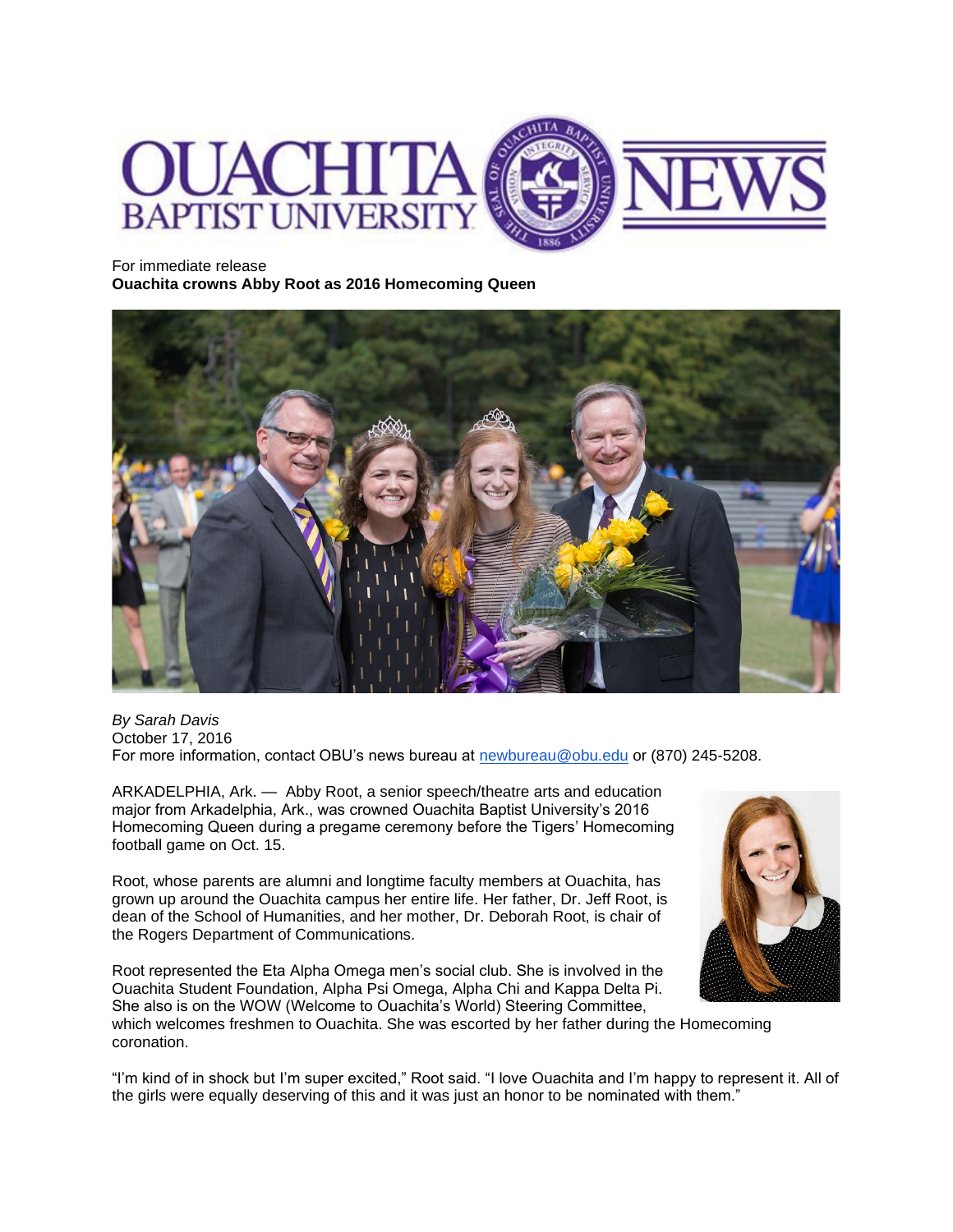Root was crowned by 2015 Homecoming Queen Bonnie Magee and was presented a bouquet by Ouachita President Ben Sells during the ceremony at Cliff Harris Stadium.



Ouachita Baptist University's 2016 Homecoming Queen Abby Root (center) and Court include (from left) Estefanie Perez, fourth runner-up (tie); Gail Lange-Smith, third runner-up; Mari Bednar, first runner-up; Damaris Garcia, second runner-up; Hannah Bunch and Staci Gore, fourth runners-up (tie). Photo by John Bunch.



First runner-up was **Mari Bednar**, a senior dietetics and nutrition major from Little Rock, Ark. She represented the Ouachita Student Foundation. She is involved in OSF, the Tri Chi women's social club, and the Dietetics Club. She was escorted by her father, Rick Bednar.



Second runner-up was **Damaris Garcia**, a senior Christian studies major from Richland Hills, Texas. She represented Campus Ministries. She is on the Tiger Serve Day Leadership Team and is a Refuge speaker. She was escorted by her father, Lupe Garcia.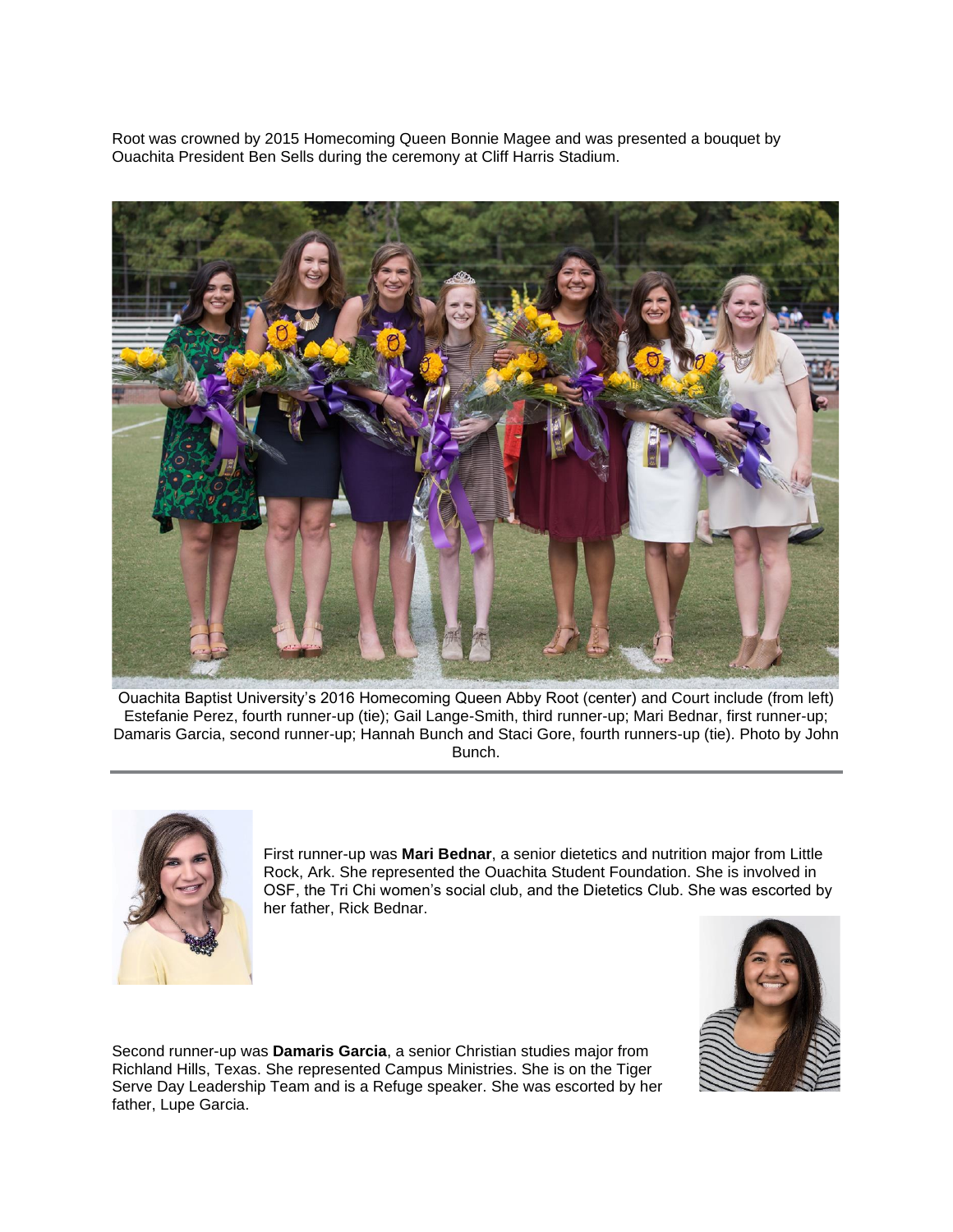

Third runner-up was **Gail Lange-Smith**, a junior dietetics and nutrition major from Harare, Zimbabwe. She represented the Rowing Club. She is involved in the Rowing Club and Dietetics Club. She was escorted by her brother, Ben Lange-Smith.

Fourth runner-up was a tie among **Hannah Bunch, Staci Gore** and **Estefanie Perez**.

**Bunch** is a junior history and political science major from Paragould, Ark. She represented the junior class. She is involved in Student Senate, Veritas Women's Discipleship, ElderServe, College Republicans, OBU Res Life and a member of Pi Sigma Alpha and Phi Alpha Theta. She also is a tutor for Ouachita's Academic Success Center. She was escorted by her father, Chris Bunch.





**Gore** is a senior finance and business administration major from Springdale, Ark., She represented the EEE women's social club. She is on the Tiger Serve Day Leadership Team and is a Campus Ministry leader. She is the president of EEE and is an Eta Alpha Omega Sweetheart. She was escorted by her father, Stacy Gore.

**Perez** is a senior business administration and mass communications major from Maracaibo, Venezuela. She represented the Kappa Chi men's social club. She is involved in Ouachita Student Foundation, Women in Business, Enactus, TranServe and a Kappa Chi Little Sis. She was escorted by Jon Merryman, director of Ouachita Alumni.

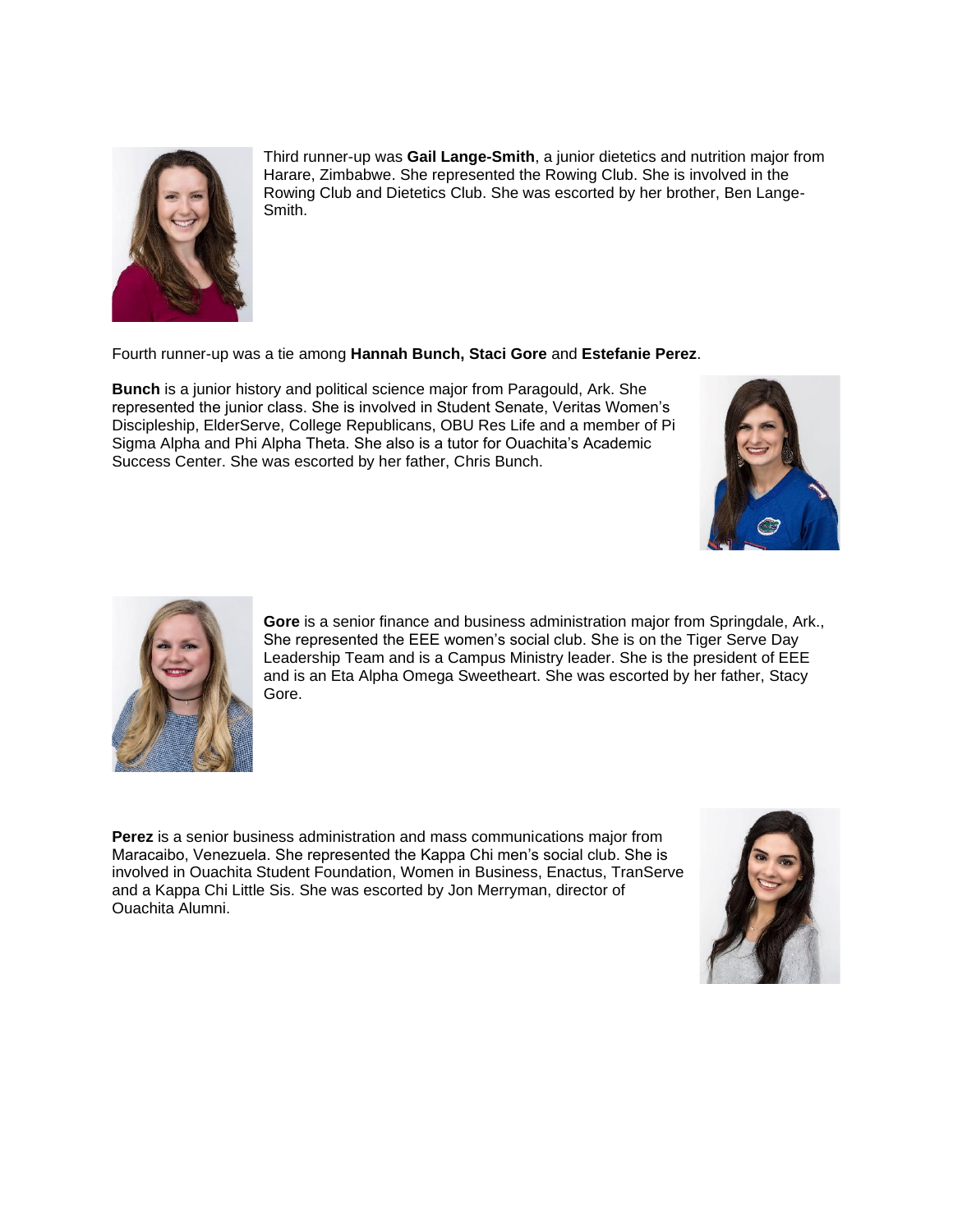Other top 20 Homecoming nominees included:



**Esther Atkinson**, a junior musical theater major from Rogers, Ark., represented the Alpha Psi Omega pledge class of 2015. She is involved in the Ouachita Singers, Concert Choir and Wind Ensemble. She was escorted by her mother, Wendy Atkinson.

**Molly Boone**, a sophomore communication sciences and disorders major from Maumelle, Ark., represented the Tri Chi pledge class of 2016. She is involved with the Tiger Serve Day Leadership Team and is a WOW leader. She was escorted by her father, Tim Boone.





**Haley Brown**, a senior elementary education major from Stuttgart, Ark., represented Student Senate. She is involved in the Tri Chi women's social club and is a Tri Chi Tiger Tunes director. She is a member of the Education Praxis Advisory Board and is Student Senate president. Brown was escorted by her father, Darren Brown.

**Alyson Cole**, a junior biology major from El Dorado, Ark., represented the Beta Beta men's social club. She is involved in OSF, Tri-Beta, American Chemical Society and the EEE women's social club. Cole was escorted by her father, Rodney Cole.





**Arden Hall**, a senior mathematics and physics major from Springdale, Ark., represented Tri Chi women's social club. She is involved in Tri Chi, Student Senate and ElderServe. Hall was escorted by her father, Jim Hall.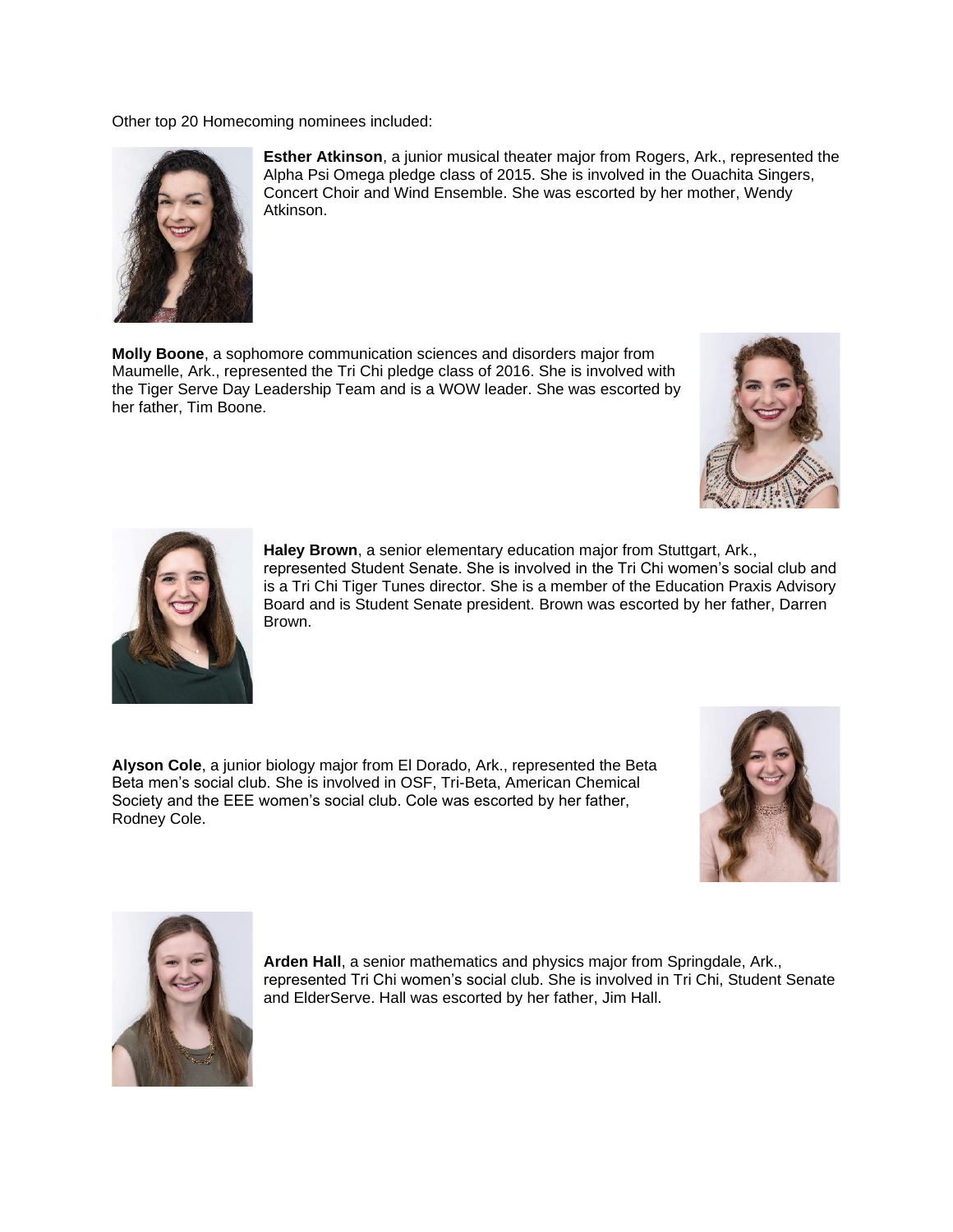

**Katie Jo Henley**, a sophomore mass communications and business major from Conway, Ark., represented the EEE pledge class of 2016. She is involved in Veritas, Women in Business and was a WOW family leader. Henley was escorted by her father, Richard Henley.

**Kelsey Hogue**, a senior communication sciences and disorders and Spanish major from Little Rock, Ark., represented the National Student Speech Language Hearing Association. She is in OSF and serves as special event chair. She is involved in the EEE women's social club and Diamond Dolls. Hogue was escorted by her father, Scott Hogue.





**Haley Martin**, a senior mass communications major from Little Rock, Ark., represented the Elrod Center for Tiger Serve Day. She is involved in the Tiger Serve Day Leadership Team, Christian Focus Week Leadership Team, Women in Business and is an Eta Alpha Omega Sweetheart. Martin was escorted by her father, Michael Martin.

**Baylee McBride**, a sophomore biology major from Hooks, Texas, represented the women's Tiger Tennis team. She is involved in Tri Chi women's social club, women's tennis and cheer. McBride was escorted by her father, Johnny McBride.





**Kinzie Schmidt**, a sophomore graphic design major from Little Rock, Ark., represented the sophomore class. She is a Veritas leader, Campus Ministries Tiger Tunes co-director, Art Club vice president and an Eta Alpha Omega Sweetheart. Schmidt was escorted by her father, Eric Schmidt.